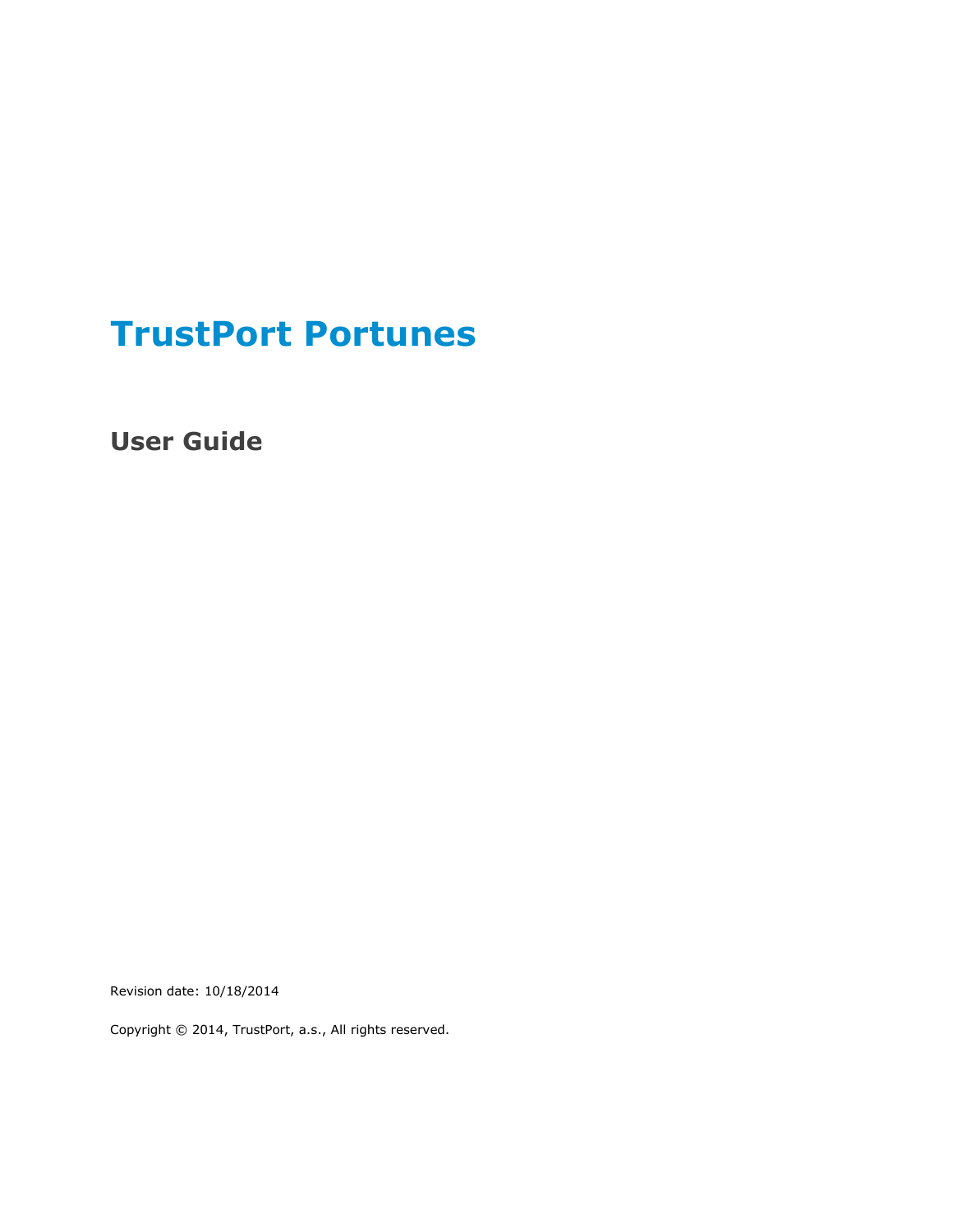

# **About**

Portunes is password manager and security storage for various sensitive information. The data are encrypted and stored in a local folder on your computer. Moreover, you can use the option to synchronize the data via your Dropbox account. Access to Portunes is protected by password of your own choice.

TrustPort Portunes is integrated into TrustPort Total Protection, TrustPort Internet Security and TrustPort Tools products.

## **User Interface**

It can be launched easily by clicking on the tray icon and selecting Tools - Run Portunes, or from the user interface (Total Protection, Internet Security), from the Tools dropdown menu.

After Portunes is launched, you are asked to enter your **password (PIN)** that will be used to login to Portunes. This password will protect access to all your sensitive data, so it is recommended to enter strong password! This is the only password you will have to remember.

| TrustPort Portunes                                                                                                                                                                                                                                                                                                                                                                                                      | $\Sigma$<br>$\Box$<br>$\Box$ |
|-------------------------------------------------------------------------------------------------------------------------------------------------------------------------------------------------------------------------------------------------------------------------------------------------------------------------------------------------------------------------------------------------------------------------|------------------------------|
| KB<br><b>TRUSTPORT</b><br><b>PORTUNES</b><br><b>Settings</b>                                                                                                                                                                                                                                                                                                                                                            | i<br>2<br>Help<br>About      |
| Search for record<br><b>Co</b> TrustPort Total Protection 2014<br>$\overline{\mathbf{x}}$<br>Login to Portunes<br>Cloud provider:<br>DropBox - Synchronize with local folder<br>I already have stored some records in the cloud<br>Data from the cloud will be downloaded just now, otherwise<br>new login is required.<br>Type PIN:<br><br>Retype PIN:<br><br>Cancel<br>Create<br><b>Delete selected</b><br>Create new | from the left side.          |
| <b>Sync Now</b>                                                                                                                                                                                                                                                                                                                                                                                                         | Close                        |

The dropdown menu above allows you to choose if you want to synchronize all your Portunes data on your Dropbox account. In order to use **Dropbox synchronization** with the local folder, the Dropbox client must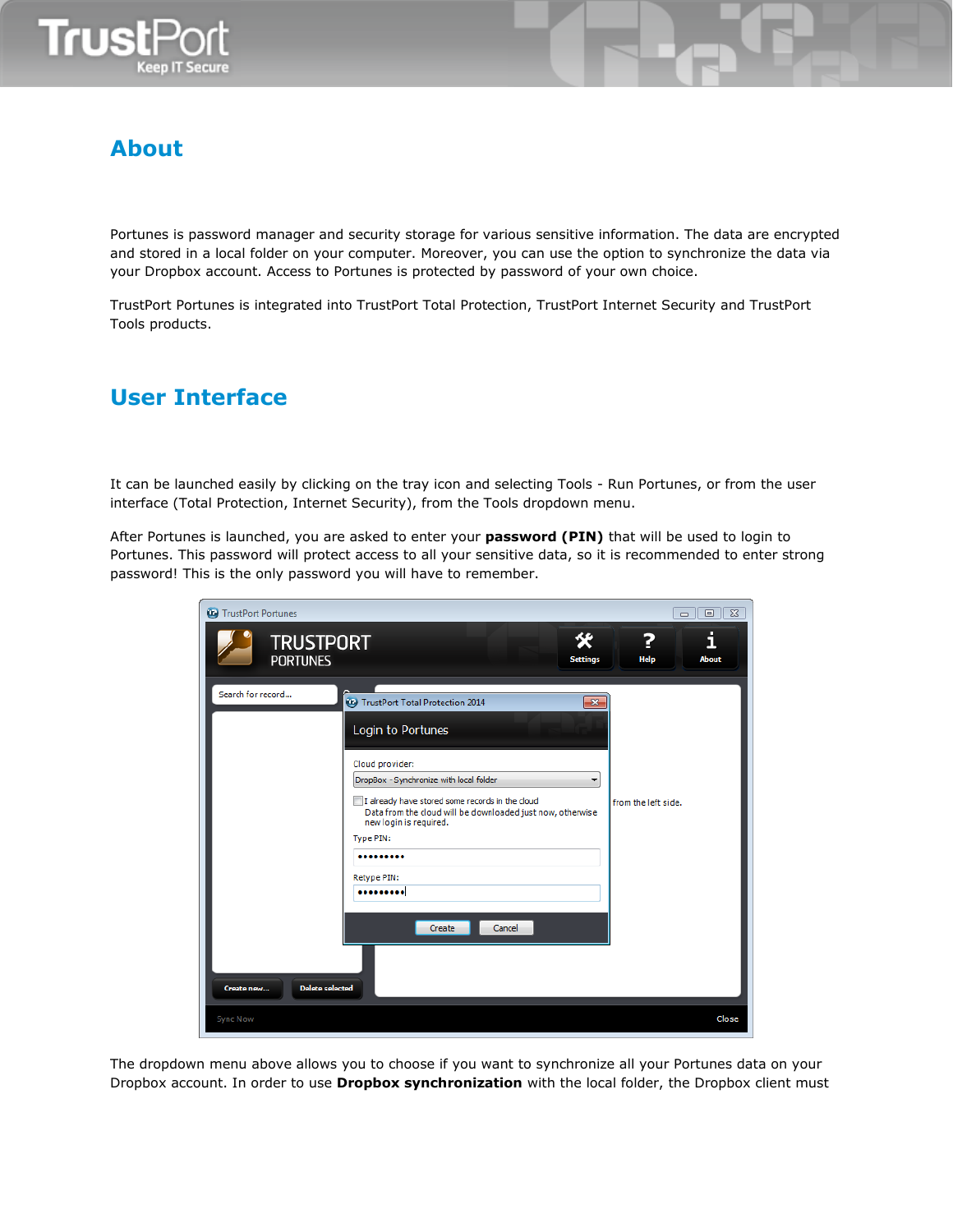

be installed on your computer. If you already have some records stored in the remote repository, you can use the checkbox to download them right now.

### **Create/Modify Record**

After you are successfully logged in, you can start with creating records containing passwords or another sensitive data. This can be done through **Create new** button, located in the bottom of the left pane. Then you will have to select which type of record you want to create, depending on its content.

After you enter the data in the right pane (at least unique title must be entered), you have to finish the creating by clicking on **Save** button. The created record then appears in the left pane. You can edit it by clicking on **Modify** button, or remove it by clicking on **Delete selected** button.

| TrustPort Portunes                                                        |                        |                                                  |                                |
|---------------------------------------------------------------------------|------------------------|--------------------------------------------------|--------------------------------|
| <b>TRUSTPORT</b><br><b>PORTUNES</b>                                       |                        | 父<br><b>Settings</b>                             | i<br>2<br><b>Help</b><br>About |
| $\alpha$<br>Search for record<br>pc at work<br>notebook<br>portal - login |                        | work - login & email<br>Data type: Email account | <b>Save</b>                    |
| John (address)<br>John (phone)<br>visa<br>é.                              | <b>Email:</b><br>User: | john.doe@trustport.com<br>johndoe                |                                |
|                                                                           | Password:              | password                                         |                                |
|                                                                           | URL:                   | www.trustport.com                                |                                |
|                                                                           | Note:                  |                                                  |                                |
| <b>Delete selected</b><br>Create new                                      |                        |                                                  |                                |
| <b>Sync Now</b>                                                           |                        |                                                  | Close                          |

If you want to synchronize the records with Dropbox, you have to use the link **Sync now**, located on the bottom part of the window.

In the upper left part of the window, you can use the search box to find a specific record by its name. The search mode can be changed in the Settings.

The buttons on the right side can be used to open the Settings window, to open TrustPort's website with link to the manual or to show information about the product.

In the lower right part of the window, you can use the links to logout from Portunes or to close the whole window.